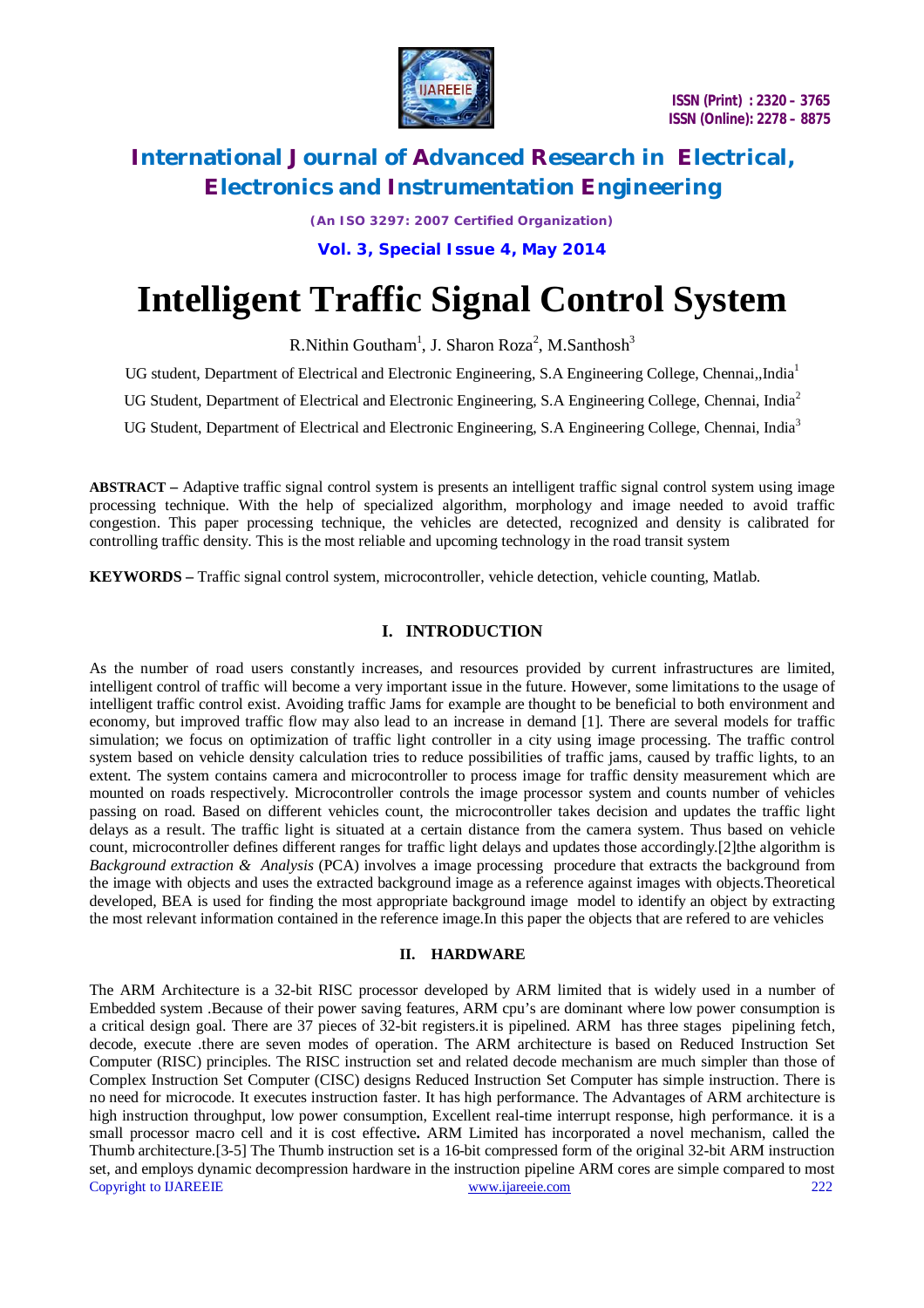

*(An ISO 3297: 2007 Certified Organization)*

# **Vol. 3, Special Issue 4, May 2014**

other general-purpose processors. A typical ARM chip contains several peripheral controllers, a DSP and some amount of on-chip memory. ARM ISA and pipeline designs are aimed to minimizing energy consumption. ARM architecture is highly modular: the only mandatory component of an ARM processor is the integer pipeline. All other components, including caches, MMU, FP unit and other co-processors are optional.

# **III. PROTOTYPE COMPONENTS**

The prototype consists of several components such as the ARM development board, traffic signal, camera, sensors. The arm development board consists of LPC2148 microcontroller which plays a major role. The traffic signal has a junction with the necessary component

#### *a. Serial communication*

It is the way that enables the different equipments to communicate to the outside world. It is called Serial because the data bits will be sent in a serial way over a single line

#### *b. MAX232*

It is an integrated circuit that converts signals from an RS-232 serial port to signals suitable for use in TTL compatible digital logic circuits. Register for serial communication is SCON-Serial Control Register. Baud rates can be set by using Timer-1(T1) only. Register corresponding to baud rate setting using timer-1

#### *c. Baud Rate*

It is the Oscillator Frequency/384\*(256-TH1).

d. *ARM Processors.*

The recent ARM processors have a 16-bit instruction mode, called Thumb. This is intended to allow smaller code where possible. T (Thumb)-extension shrinks the ARM instruction set to 16-bit word length, saving about 35-40% in amount of memory compared to 32.bit instruction set. For this extension a special decoder, with Thumb instructions decompressor and multiplexers, is used in the processors pipeline.

It is used For Low-Cost High Volume Application with Embedded Flash and SRAM, On-board AMBA-bus Peripherals (Advanced Microcontroller Bus Architecture) It is a Real-Time Deterministic behavior (no Cache required, Full Debug, Real-time Monitoring.

The LPC2148 microcontroller is based on a 16-bit/32-bit ARM7TDMI-S CPU with real-time emulation and embedded trace support that combine microcontroller with embedded high-speed flash memory of 512 KB. A 128-bit wide memory interface and unique accelerator architecture enable 32-bit code execution at the maximum clock rate. For critical code size applications, the alternative 16-bit Thumb mode reduces code by more than 30 % with minimal performance penalty. Due to their tiny size and low power consumption, LPC2148 microcontroller is ideal for applications where miniaturization is a key requirement, such as access control and point-of-sale. Serial communications interfaces ranging from a USB 2.0 Full-speed device, multiple UARTs, SPI, SSP to  $I<sup>2</sup>C$ -bus and onchip SRAM of 40 kB, make these devices very well suited for communication gateways and protocol converters, soft modems, voice recognition and low end imaging, providing both large buffer size and high processing power. Various 32-bit timers, single or dual 10-bit ADC(s), 10-bit DAC, PWM channels and 45 fast GPIO lines with up to nine edge or level sensitive external interrupt pins make these microcontrollers suitable for industrial control and medical systems.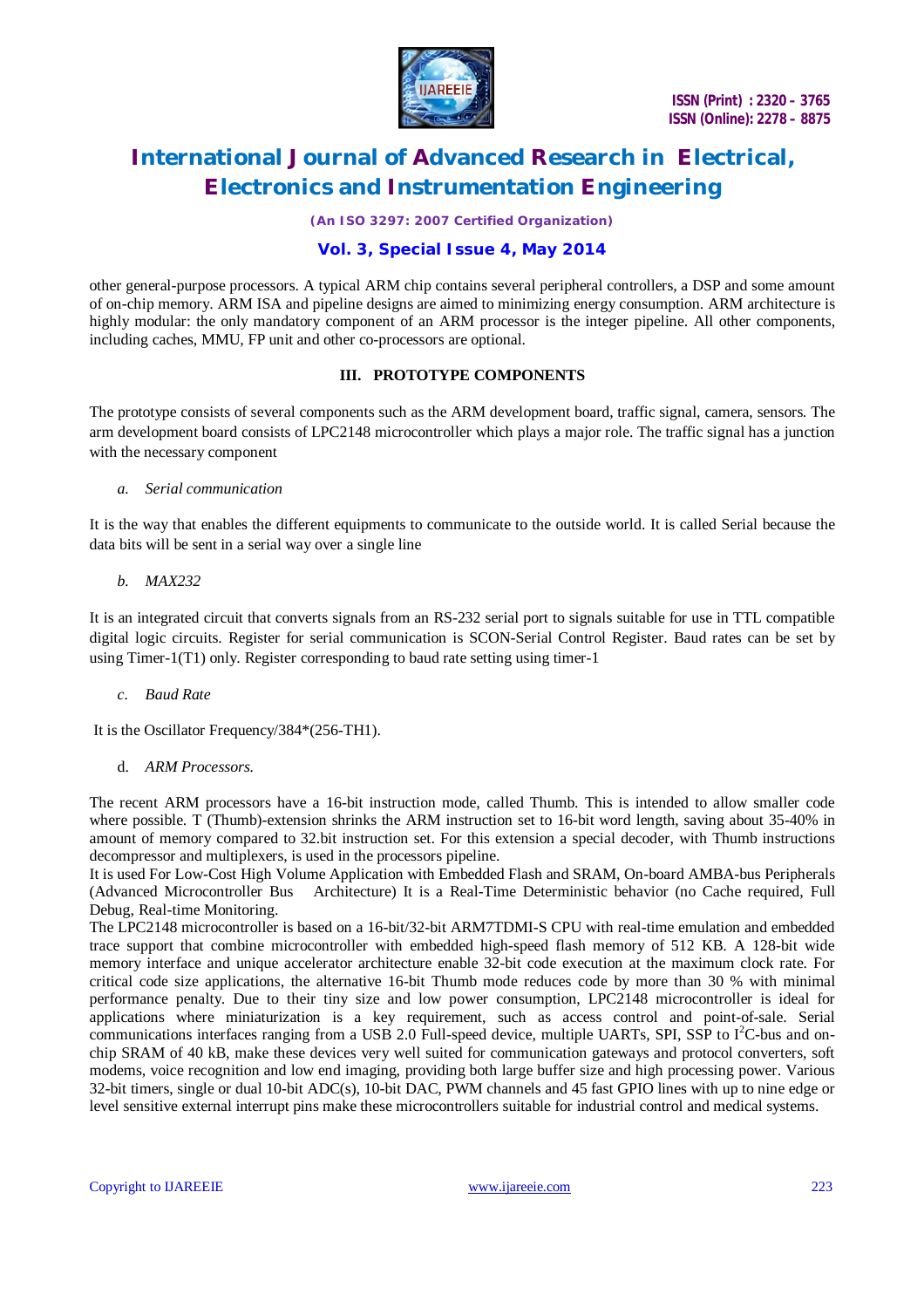

*(An ISO 3297: 2007 Certified Organization)*

**Vol. 3, Special Issue 4, May 2014**



Figure 1.ARM development board.

# *e. The Architecture of LPC2148*

.

Pipeline techniques are employed so that all parts of the processing and memory systems operate continuously. Typically, while one instruction is being executed, its successor is being decoded, and a third instruction is being fetched from memory.

The ARM7TDMI-S processor also employs a unique architectural strategy known as Thumb, which makes it ideally suited to high-volume applications with memory restrictions, or applications where code density is an issue. The key idea behind Thumb is that of a super-reduced instruction set. Essentially, the ARM7TDMI-S processor has two instruction sets: The standard 32-bit ARM set.,A 16-bit Thumb set.

# *f. On-Chip Flash Memory*

The LPC2148 incorporate 512 kB flash memory system respectively. This memory may be used for both code and data storage. Programming of the flash memory may be accomplished in several ways. It may be programmed In System via the serial port. The application program may also erase and/or program the flash while the application is running, allowing a great degree of flexibility for data storage field firmware upgrades, etc. Due to the architectural solution chosen for an on-chip boot loader, flash memory available for user's code on 500 kB. The LPC2148 flash memory provides a minimum of 100000 erase/write cycles and 20 years of data-retention.

# *g. On-chip Static RAM:*

On-chip static RAM may be used for code and/or data storage. The SRAM may be accessed as 8-bit, 16-bit, and 32 bit. The LPC2148 provide 32 kB of static RAM. Also an 8 kB SRAM block intended to be utilized mainly by the USB can also be used as a general purpose RAM for data storage and code storage and execution.

# *h. General purpose parallel I/O (GPIO):*

Device pins that are not connected to a specific peripheral function are controlled by the GPIO registers. Pins may be dynamically configured as inputs or outputs. Separate registers allow setting or clearing any number of outputs simultaneously. The value of the output register may be read back, as well as the current state of the port pins. LPC2141/42/44/46/48 introduce accelerated GPIO functions over prior LPC2000 devices:

# i.*UARTs*

The LPC2148 contains two UARTs. In addition to standard transmit and receive data lines, the LPC2148 UART1 also provides a full modem control handshake interface. Compared to previous LPC2000 microcontrollers, UARTs in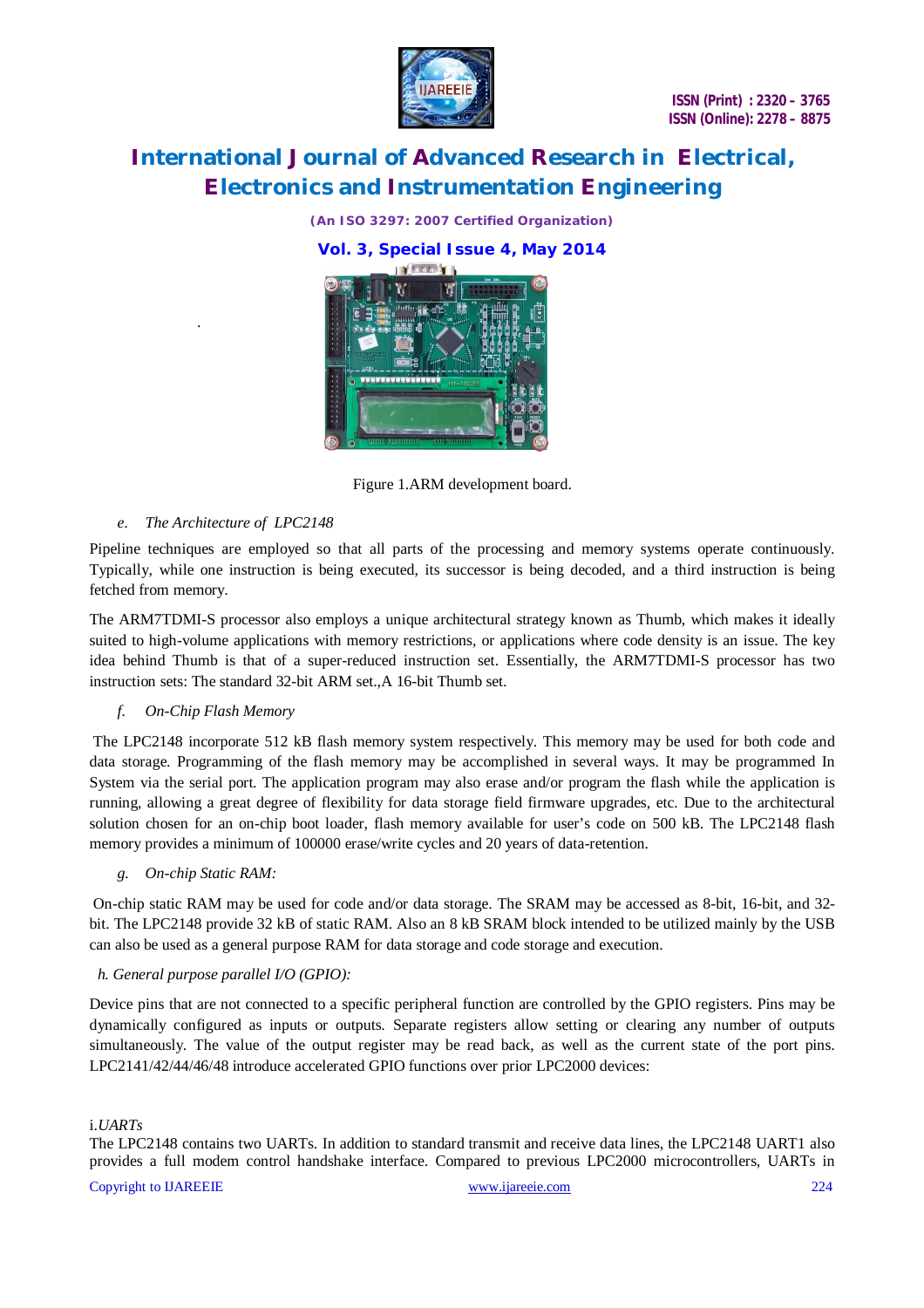

*(An ISO 3297: 2007 Certified Organization)*

# **Vol. 3, Special Issue 4, May 2014**

LPC2148 introduce a fractional baud rate generator for both UARTs, enabling these microcontrollers to achieve standard baud rates such as 115200 with any crystal frequency above 2 MHz In addition, auto-CTS/RTS flow-control functions are fully implemented in hardware (UART1).

### *j. 10-bit ADC*

The LPC2148 contains two analog to digital converters. These converters are single 10-bit successive approximation analog to digital converters. While ADC0 has six channels, ADC1 has eight channels. Therefore, total number of available ADC inputs for is 14.

#### *k. 10-bit DAC:*

The DAC enables the LPC2148 to generate a variable analog output. The maximum DAC output VREF voltage *l.. USB 2.0 device controller*

The USB is a 4-wire serial bus that supports communication between a host and a number (127 max) of peripherals.

#### *m. Pulse width modulator***:**

The PWM is based on the standard timer block and inherits all of its features, although only the PWM function is pinned out on the LPC2148. The timer is designed to count cycles of the peripheral clock (PCLK) and optionally generate interrupts or perform other actions when specified timer values occur, based on seven match registers. The PWM function is also based on match register events.

#### *n. Crystal oscillator:*

On-chip integrated oscillator operates with external crystal in range of 1 MHz to 25 MHz The oscillator output frequency is called  $f_{\text{osc}}$  and the ARM processor clock frequency is referred to as CCLK for purposes of rate equations, etc.  $f_{\text{osc}}$  and CCLK are the same value unless the PLL is running and connected. o. PLL**:**

The PLL accepts an input clock frequency in the range of 10 MHz to 25 MHz The input frequency is multiplied up into the range of 10 MHz to 60 MHz with a Current Controlled Oscillator (CCO). The multiplier can be an integer value from 1 to 32 (in practice, the multiplier value cannot be higher than 6 on this family of microcontrollers due to the upper frequency limit of the CPU). The CCO operates in the range of 156 MHz to 320 MHz, so there is an additional divider in the loop to keep the CCO within its frequency range while the PLL is providing the desired output frequency. The output divider may be set to divide by 2, 4, 8, or 16 to produce the output clock. Since the minimum output divider value is 2, it is insured that the PLL output has a 50 % duty cycle. The PLL is turned off and bypassed following a chip reset and may be enabled by software. The program must configure and activate the PLL, wait for the PLL to Lock, then connect to the PLL as a clock source. The PLL settling time is 100 ms. Regulator is used to eliminate ripple by setting DC output to a fixed voltage.

#### *p. Transformers*

They convert AC electricity from one voltage to another with little loss of power. Transformers work only with AC and this is one of the reasons why mains electricity is AC. Step-up transformers increase voltage, step-down transformers reduce voltage. Most power supplies use a step-down transformer to reduce the dangerously high mains voltage (230V in UK) to a safer low voltage. Transformers increase voltage, step-down transformers reduce voltage. Most power supplies use a step-down transformer to reduce the dangerously high mains voltage (230V in UK) to a safer low voltage.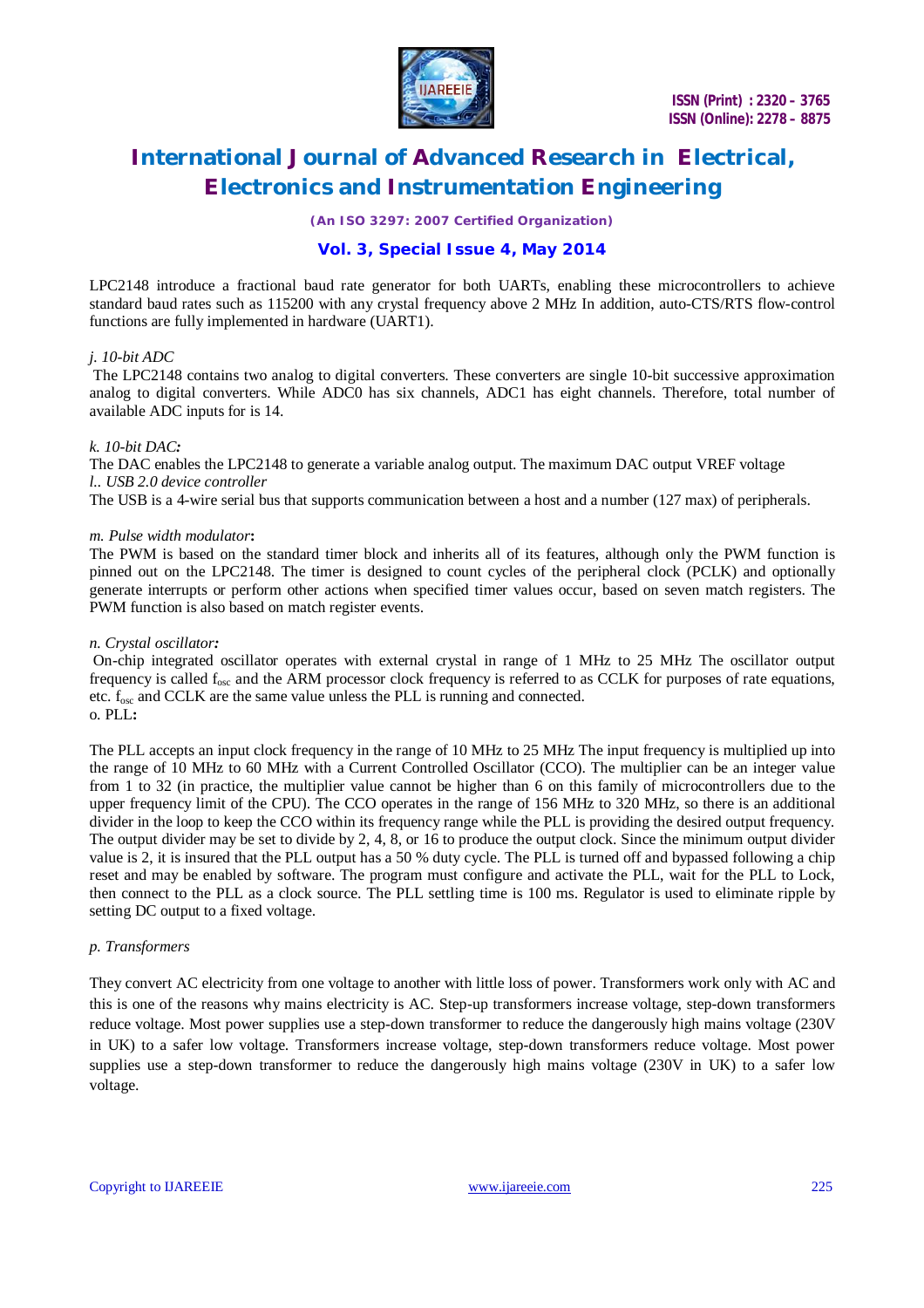

*(An ISO 3297: 2007 Certified Organization)* **Vol. 3, Special Issue 4, May 2014**



Figure 2.Transformer

#### . *p.Regulator:*

Voltage regulators ICs are available with fixed (typically 5, 12 and 15V) or variable output voltages. They are also rated by the maximum current they can pass. Negative voltage regulators are available, mainly for use in dual supplies. Most regulators include some automatic protection from excessive current ('overload protection') and overheating ('thermal protection'). Many of the fixed voltage regulator ICs have 3 leads and look like power transistors, such as the 7805 +5V 1A regulator shown on the right. They include a hole for attaching a heat-sink if needed

# **IV. ALGORITHM,EXPERIMENT, SIMULATION AND RESULT**

# **A.Algorithm**

*Background extraction & Analysis* (PCA) involves a image processing procedure that extracts the background from the image with objects and uses the extracted background image as a reference against images with objects.Theoretical developed, BEA is used for finding the most appropriate background image model to identify an object by extracting the most relevant informatiocontained in the reference image.In this paper the objects that are refered to are vehicles

#### **B. Prototype Implementation**

Broadly speaking, the architecture of a traffic signal control system can be divided into three major component as in Figure 2. The first component is the video camera sensor. It captures the images of traffic condition at every intersection of each lane. Decision is made by the traffic light engine depending on the density of traffic. The next component is the traffic engine. After the first component gave the data in the form of image, this component will process the image to determine the number of vehicles in each lane intersection. This data will be counted with the Fuzzy constraint satisfaction methodology (FCM) which gives the best time for traffic signal. At the early stage, we use Beagle Board with ARM Cortex-A8.At the later stage of the experiment we use ARM7TDMI-S LPC2148 with specification 512KB internal flash 32KB shared sram [6]. The result of the calculation which is generated but traffic engine is sent to the traffic signal. The traffic engine will traffic signals corresponding to the data received. we use a microcontroller LPC 2148 and a miniature of traffic signal. Microcontrollers are used to translate the result of the traffic engine that is ARM to digital signal which will be represented by the miniature of traffic signals .the LED's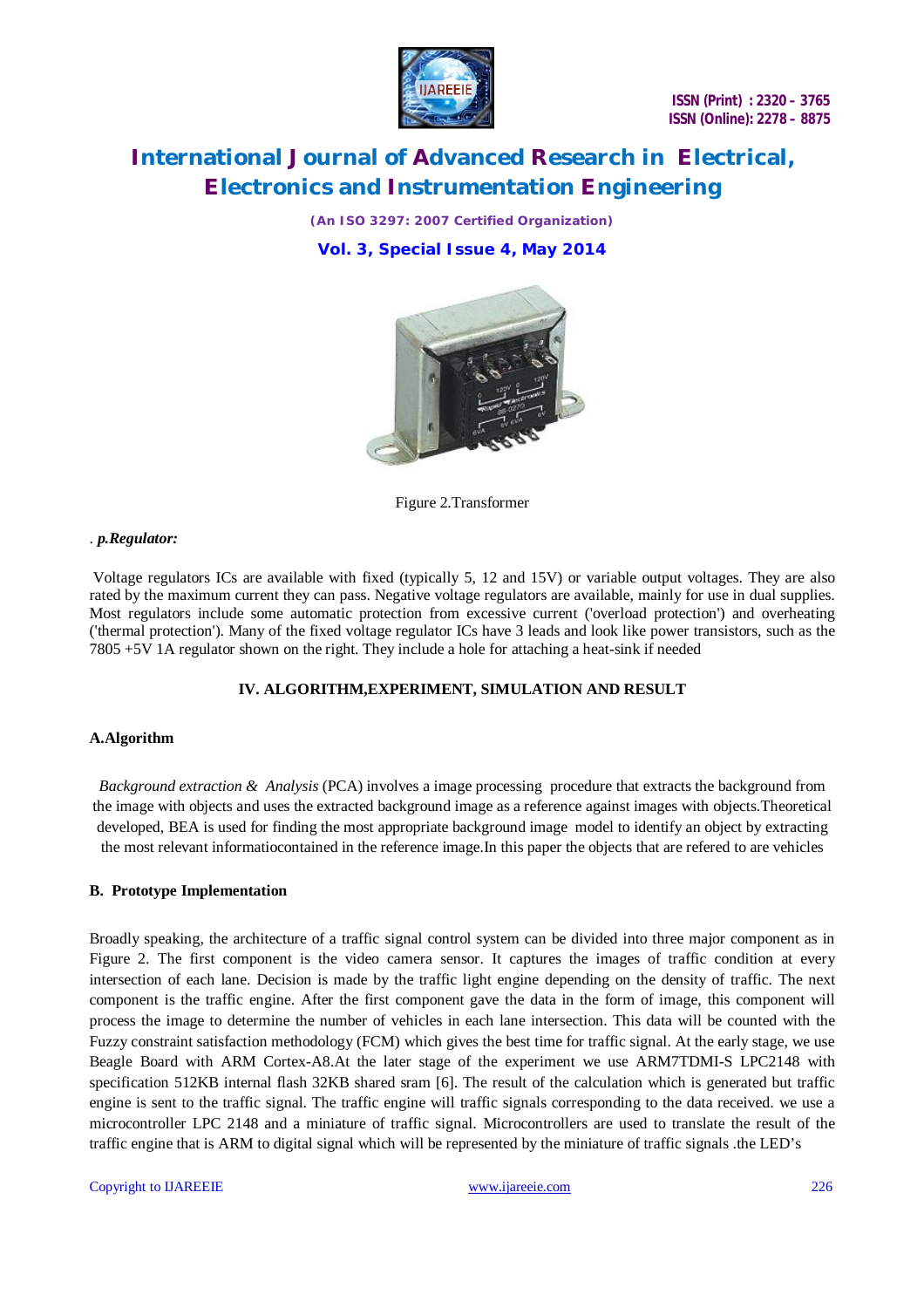

*(An ISO 3297: 2007 Certified Organization)*

# **Vol. 3, Special Issue 4, May 2014**

glow according to the result of the traffic engine. The simulation is thus obtained from MATLAB. The program is flashed to the LPC2148 microcontroller which in turn processes the program and result in lighting of the traffic signal. The LED's in the traffic signal glow according to the vehicles lined up in the intersection. It glows with the required time delay needed for the traffic at that particular moment.[7] The simulation result is it detects the number of Vehicles and the area of each vehicle. The unit of area is in pixels. The color image, gray scale image and the black and white image is given in matrix form.



Figure 3.Matlab Simulation (Vehicle object extraction)

The image conversion chart is shown in Figure 3.The color image is converted to the gray scale image, which is then converted to the black and white image.



Figure 4.Background extraction.

1. Background extraction:

In this method, the Background Image is doctored or extracted from Real time Image by background extraction codes

2. Direct Image subtraction:

 In this type, a pre-captured background image of the road is used to compare with traffic mounted road image to detect and obtain number of vehicles .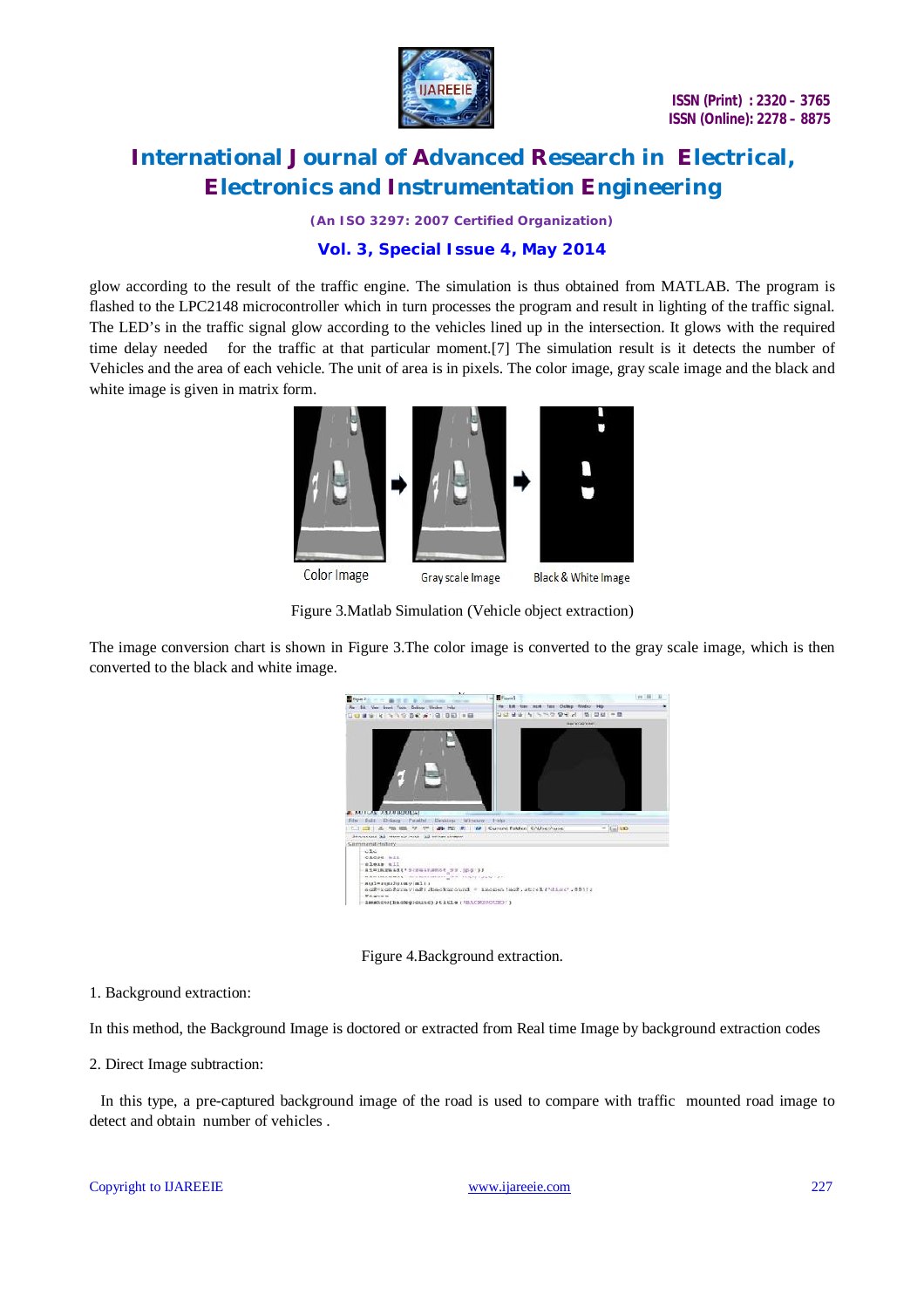

*(An ISO 3297: 2007 Certified Organization)* **Vol. 3, Special Issue 4, May 2014**



Figure 5.Direct image subtraction.

The existing image is subtracted from the background image to give the desired output.

Recognizing the elements of different features:



Figure 6. Recognizing vehicles

The elements of different structures are recognized and detected. The figure 6.shows the detected vehicles

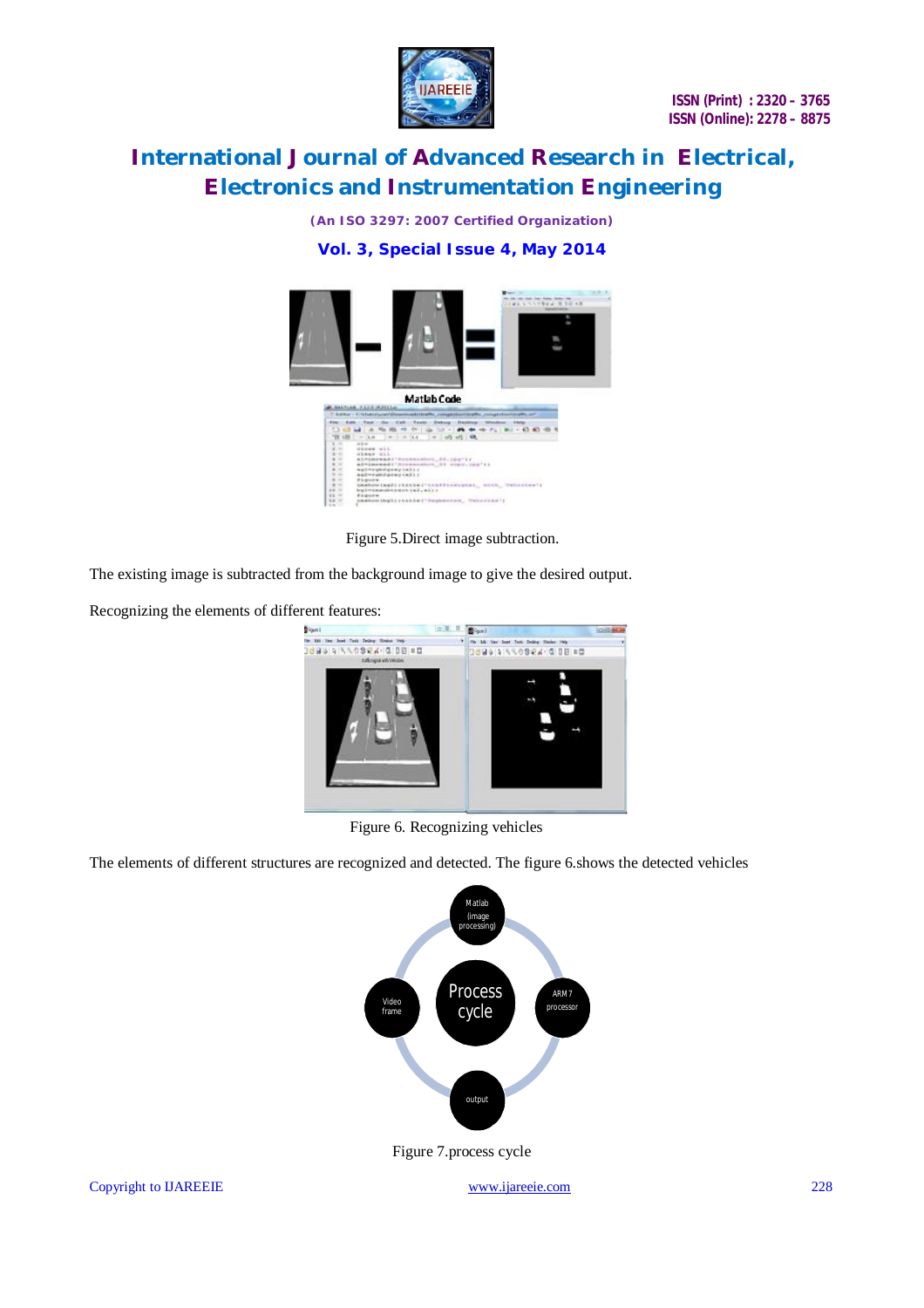

 **ISSN (Print) : 2320 – 3765 ISSN (Online): 2278 – 8875**

# **International Journal of Advanced Research in Electrical, Electronics and Instrumentation Engineering**

*(An ISO 3297: 2007 Certified Organization)*

### **Vol. 3, Special Issue 4, May 2014**

The process cycle is given in Figure 7.The image is received from the video frame .It undergoes image processing technique and the result obtained is processed by the ARM processor. Finally the required output is obtained. The programming in ARM7 is done using the high level language. Any processor reads and writes only 1's and 0's.we write the program in C++ but the ARM understands only Hex code and therefore the code is converted into HEX code for the ARM to function. Using Hex code flash drivers, the Hex codes written into ARM7 program memory.

| F Crate Executive 146122<br>P. Deug Information<br>P Boys Hondar |                  |
|------------------------------------------------------------------|------------------|
|                                                                  |                  |
|                                                                  |                  |
| Costellibrile HitChmat (4518)<br>킈                               |                  |
|                                                                  |                  |
| C Dele Llowy, 1491013                                            | Create Batch Riv |
|                                                                  |                  |
|                                                                  |                  |
|                                                                  |                  |
|                                                                  |                  |
|                                                                  |                  |
|                                                                  |                  |

Figure 8.C to HEX Code conversion



Figure 9.HEX code flashing.

# **V. CONCLUSION**

The method of vehicle detection and counting from a image has been implemented using matlab and ARM development board and LPC 2148 microcontroller. The accuracy of vehicle detection depends on the weather conditions. Further modification in the algorithm can improve the system accuracy.